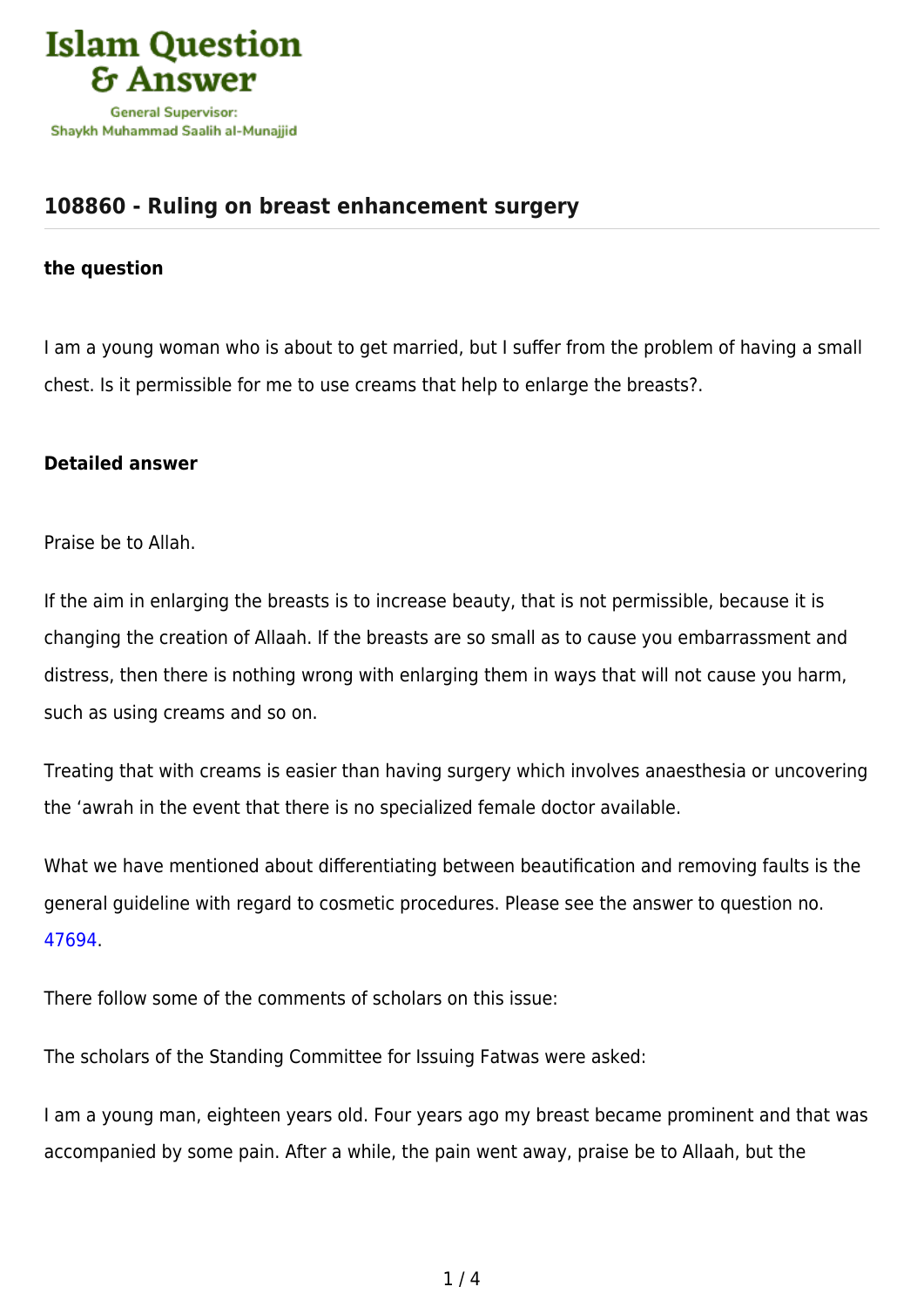

prominence remained. This prominence of my breast is obvious even under clothing. I asked the specialist about that and he said that this can easily be removed by means of cosmetic surgery. Is it permissible to have this surgery? Please note that this problem causes me embarrassment in front of other people.

They replied: It is permissible for you to have cosmetic surgery to remove this prominence if it is thought most likely that the surgery will be successful and that the harms will not outweigh or be equal to the benefits.

And Allaah is the Source of strength. May Allaah send blessings and peace upon our Prophet Muhammad and his family and companions. End quote.

'Abd al-'Azeez ibn 'Abd-Allaah ibn Baaz, 'Abd al-Razzaaq 'Afefi, 'Abd-Allaah ibn Ghadyaan, 'Abd-Allaah ibn Qa'ood

Fataawa al-Lajnah al-Daa'imah (25/62).

They were also asked (25/59): one of my colleagues had gotten married, praise be to Allaah, but he came to me and said that his wife wants to have cosmetic surgery on her face and breasts, because her nose is large and wide, and she wants to reduce it by means of the easy methods that modern science has developed. Is there any doubt about this surgery or is there any sin involved? Please note that not doing it may lead to psychological distress because this fault appears so prominently on her face.

They replied: If the situation is as described, and there is the hope that the surgery will be successful and will not lead to a greater or equal harm, then it is permissible to do it in order to achieve the desired purpose, otherwise it is not permissible.

And Allaah is the Source of strength. May Allaah send blessings and peace upon our Prophet Muhammad and his family and companions. End quote.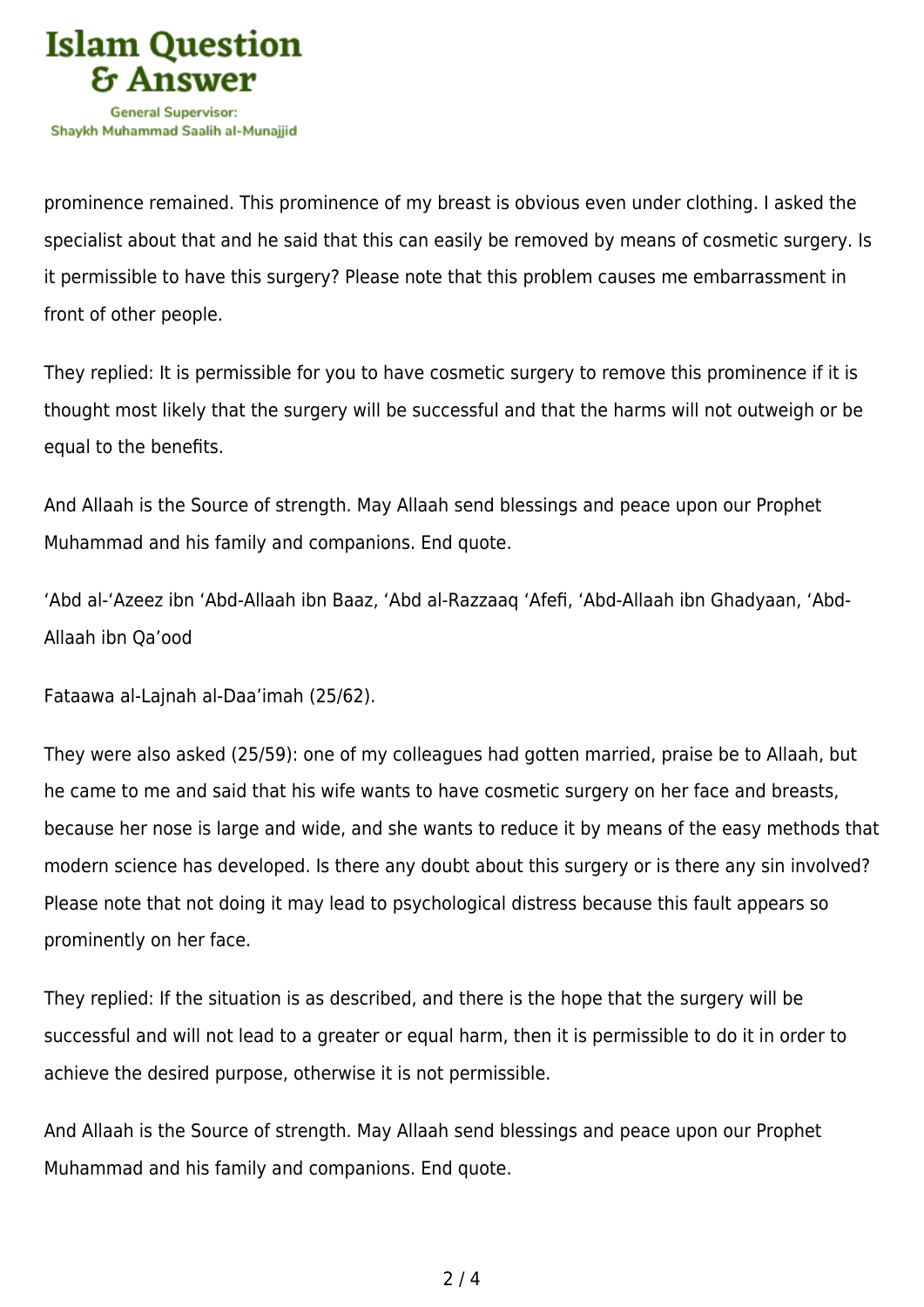

'Abd al-'Azeez ibn 'Abd-Allaah ibn Baaz, 'Abd al-Razzaaq 'Afefi, 'Abd-Allaah ibn Ghadyaan, 'Abd-Allaah ibn Qa'ood

Shaykh Ibn 'Uthaymeen (may Allaah have mercy on him) was asked about some cosmetic procedures such as straightening the nose, liposuction, breast reduction or enhancement, and so on – what is the ruling on these procedures? What are the guidelines, may Allaah bless and reward you and benefit others through you.

He replied: With regard to the beautification that you mentioned, beautification is of two types. The first type is done to remove faults and the second type is done to increase beauty. The first type – removing faults – is permissible; if a person's nose is bent, it is permissible for him to have surgery to straighten it, because this is removing a fault. The nose is not normal, rather it is bent, so he wants to straighten it. The same applies to a man who has a squint; this is undoubtedly a fault, so if he wants to have surgery to correct the fault, it is permissible and there is no reason why he should not, because this is removing a fault. If a man's nose is cut off due to an accident, can he have a prosthetic nose installed? An incident of this type occurred at the time of the Prophet (peace and blessings of Allaah be upon him). The nose of one of the Sahaabah was cut off in battle and the man had a nose of silver made, but the silver tarnished and developed an unpleasant smell, so the Prophet (peace and blessings of Allaah be upon him) gave him permission to have a nose made of gold, so he did that. Hence we say: is it for beautification or to remove a fault? Removing a fault is permissible. The same applies if the lip is cleft (harelip); it is permissible to join the two sides because this is removing a fault.

With regard to the second type, which is increasing beauty, this is what is not permissible. Hence the Prophet (peace and blessings of Allaah be upon him) cursed women who file their teeth for beauty, i.e., they file them and make gaps between them for the purpose of beautification. The Messenger of Allaah (peace and blessings of Allaah be upon him) cursed that, and he cursed women who put on hair extensions by adding hair to their short hair and so on.